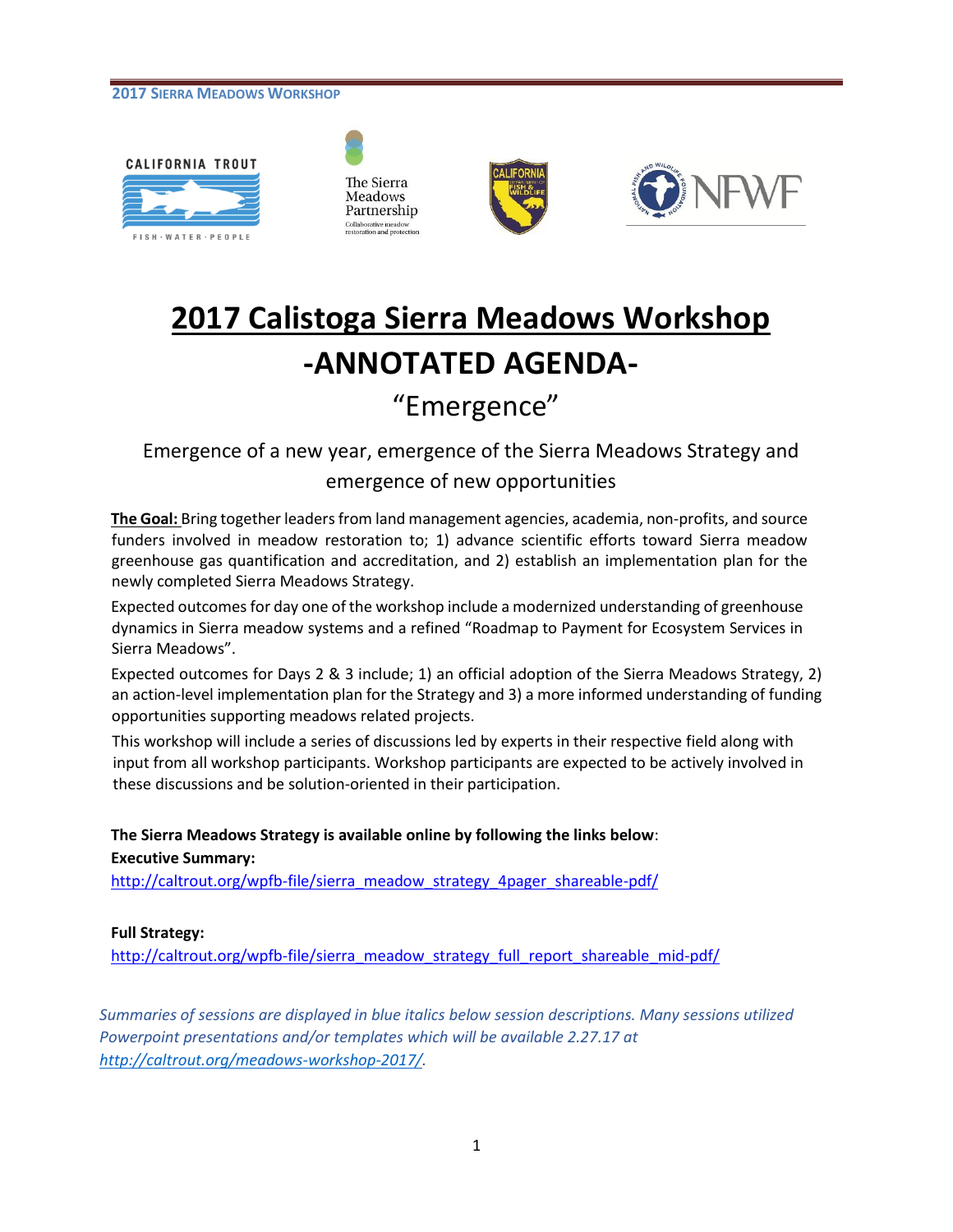# **Agenda**

# **Tuesday Evening, February 7th**

## **6:00-8:00** Dinner & Roundtable Introductions

There will be an informal welcome and roundtable discussion regarding goals and desired outcomes for the Workshop.

*This was a short introduction session following dinner. Attendees introduced themselves, their affiliations and goals for the workshop. Mark Drew offered an overview of the agenda and fielded questions, namely what does the MOU signify? - Answer: Support of the Strategy and the Partnership, but no "hard" obligations.*

# **Wednesday, February 8th**

# **Wednesday Morning: CA DFW Greenhouse Gas Restoration Funded Projects, Data and Synthesis of Research Findings**

**8:30 AM-9:00 AM:** Welcome, Introductions, and Workshop Overview *Session Lead: Mark Drew* 

*This session allowed for introductions of participants at the peak attendance of the Workshop. Barney Gyant, Deputy Regional Forester for Resources for the Pacific Southwest Region (Region 5), gave a short background on the USFS Region's interest in meadow restoration and the Strategy highlighting the importance of partnerships in landscape-scale conservation.* 

## **9:00-10:45**: Prop. 1 DFW funded Cap & Trade Projects: Past, Present, and Future

*Session Leads: Evan Wolf, Levi Keszey, Cody Reed, Lauren Hubert, Kristen Podolak, Rachel Hutchinson, Jim Wilcox, Beth Christman* 

**Session Objective**: Present and discuss the various projects funded by the Wetlands Restoration for Greenhouse Gas Reduction Grant Program being implemented across the Sierra. Provide a preliminary synthesis of research and restoration completed since June, 2015. **Desired Outcome**: Improve understanding of the research and restoration being implemented to quantify greenhouse gas dynamics in restored and unrestored meadow systems as well as the progress of the associated restoration projects. An overview of the collective projects will be provided that will be followed by brief presentations of each project funded via the Wetlands Restoration for Greenhouse Gas Reduction Grant Program (DFW). Project presentations will include the following:

- Sierra Foothills Conservancy Project (Bean Meadow complex)
- South Yuba River Citizens League (Loney Meadow complex)
- Truckee River Watershed Council (Martis Meadow complex)
- Truckee River Watershed Council (Truckee Meadow complex)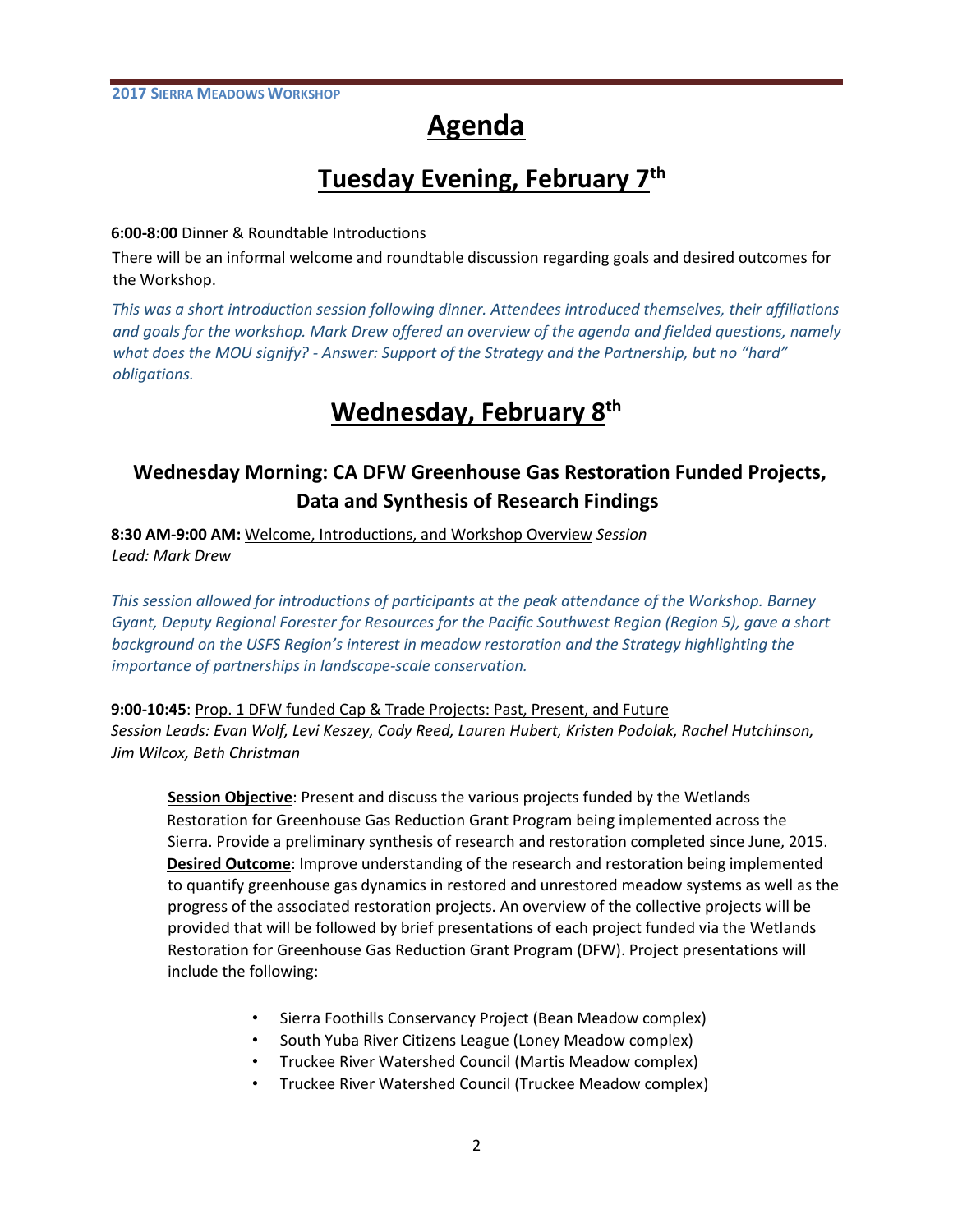- Plumas Corporation (Mountain Meadow complex)
- California Trout (Osa Meadow complex)
- Yosemite National Park (Yosemite Meadow complex)
- UC Davis (Childs Meadow complex)

*This session updated the attendees on the progress of research and restoration of the 9 meadow projects funded through the CFDW Cap and Trade grant. Each of the project representatives provided a powerpoint presentation available at [http://caltrout.org/meadows-workshop-2017/.](http://caltrout.org/meadows-workshop-2017/) Unifying themes among the presenters included a shared methodology, historical degradation due to management and the goal of continued monitoring post-restoration. The projects are a variety of stages in the restoration process, but more than half have had restoration treatments as of fall 2016. Of the 18 meadows being monitored, there are 7 impact (to be restored), 7 control, 2 reference and 2 previously restored meadows. Comparison of greenhouse gas fluxes and water storage in these meadows will provide empirical data on the effects, and potential benefits of restoration.*

# **10:45-11:00:** Break **Wednesday Morning Continued:**

## **11:00-12:15:** Synthesis of Research Findings to Date

*Session Leads: Amy Merrill, Steve Hart, Cody Reed, Ben Sullivan, Kristen Podolak, Sarah Yarnell* 

**Session Objective**: Present the scientific framework as well as synthesized results of the data collected by the suite of greenhouse gas quantification projects presented in the preceding session. Additionally, this session will allow for discussions regarding challenges and next steps for research and restoration.

**Desired Outcome**: Improved understanding of scientific methodologies and research designs being employed, preliminary results and clarity regarding next steps in the research and restoration processes.

*The Technical Advisory Committee for the GHG quantification project served as the session leads to present 1) the scientific background behind meadows as potential carbon sinks and 2) a synthesis of data collected to date by the preceding presenters and 3) next steps/questions. The shared methodology across the suite of meadows yielded comparable data from a variety of elevations, latitudes and hydrologic conditions. Nitrous oxide, carbon dioxide and methane fluxes as well as the covariates of soil moisture and soil temperature have been, and will continue to be monitored across the 18 meadows. Data collected to-date represents "pre-restoration" or baseline conditions which will become more indicative of net GHG sequestration or release when compared to postrestoration conditions. Initial results indicate: 1) Efflux of all 3 gases peak when soil moisture and temperature are at the highest (May-July, meadow dependent); 2) All meadows in the suite release carbon dioxide to the atmosphere, but with varying amounts of carbon also sequestered in soil that may or may not offset that released; and 3) meadow soils are the largest store of carbon. With multiple meadows restored in 2016, post-restoration data is forthcoming that will allow for better quantification of net carbon equivalent fluxes. Additional questions to be investigated through, and*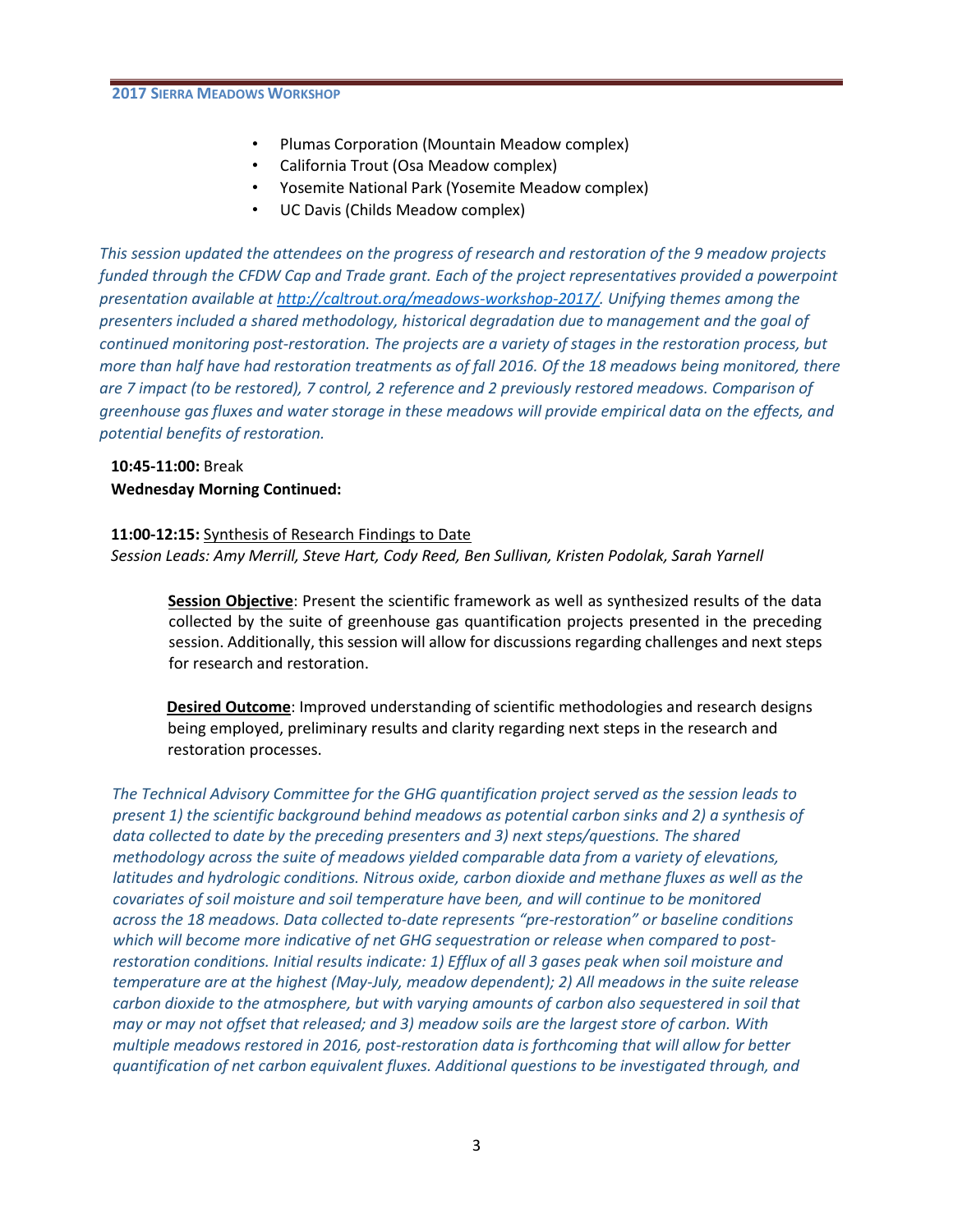*in concert with project include the role of microbial communities, spatial patterns in above and below-ground Carbon stocks and the role of iron in anaerobic soil respiration.*

**12:15-1:00:** Lunch

# **Wednesday Afternoon: Payment for Ecosystem Services and Developing a Climate, Community, Biodiversity Accreditation (CCBA) Roadmap for Sierra Meadows**

**1:00-3:00**: Payment for Ecosystem Services: What Does Today's Carbon Market Look Like? What Will Payment for Ecosystem Services Look like in the Future? How Does it Work on Federal Lands? What Would PES Look Like in The Sierra?

*Session Leads: Gaby Roff (Caltrout), Robert Hrubes (SCS Global), Jason Ko (Region 5 USFS), Toby Janson-Smith (VCS)* 

**Session Objective**: Provide an overview of the Cap & Trade and Payment for Ecosystem Services Market, Protocol development and issues and challenges involved with establishing carbon credits/units.

A particular focus of this session will involve discussions regarding opportunities & considerations for carbon credit/units on federal & state lands.

**Desired Outcome**: Better understanding of the Cap & Trade Program, carbon credits/units, opportunities and challenges associated with developing a protocol in the Sierra.

*This session provided an overview of the Payment for Ecosystem Services (PES) market from the variety of perspectives represented by the panel. Robert Hrubes of SC Global began with an overview of the market as a whole and stressing the need to be able to empirically prove quantifiable benefits of meadow restoration. Jason Ko of the USFS outlined history, challenges and opportunities associated with PES on federal lands. Toby Janson-Smith of VCS gave a short tour of the market based on 2015 figures emphasizing trends in price and location of PES credits. Takeaway messages from this session include: 1) charisma and location will be added values for meadows in the PES market, 2) the Climate, Community, Biodiversity standard is the best fit for Sierra Meadows, 3) The USFS is supportive, but inexperienced with PES on federal lands, and 3) U.S. companies will be looking for U.S.-based credits in the future. This session was successful in aligning the groups understanding of market opportunities.*

# **3:00-3:30** Break

**3:30-5:00** Establishing A Climate, Community & Biodiversity Certification Roadmap: What Are The Necessary Steps And Requirements For Establishing A Meadows CCBA Project *Session Leads: Letty Brown (SCS Global)* 

**Session Objective**: Identify a proposed roadmap that will direct those involved with meadow restoration for Payment for Ecosystem Services. Specifically, the session will focus on Climate Community and Biodiversity standards, what it is and what are the opportunities and challenges to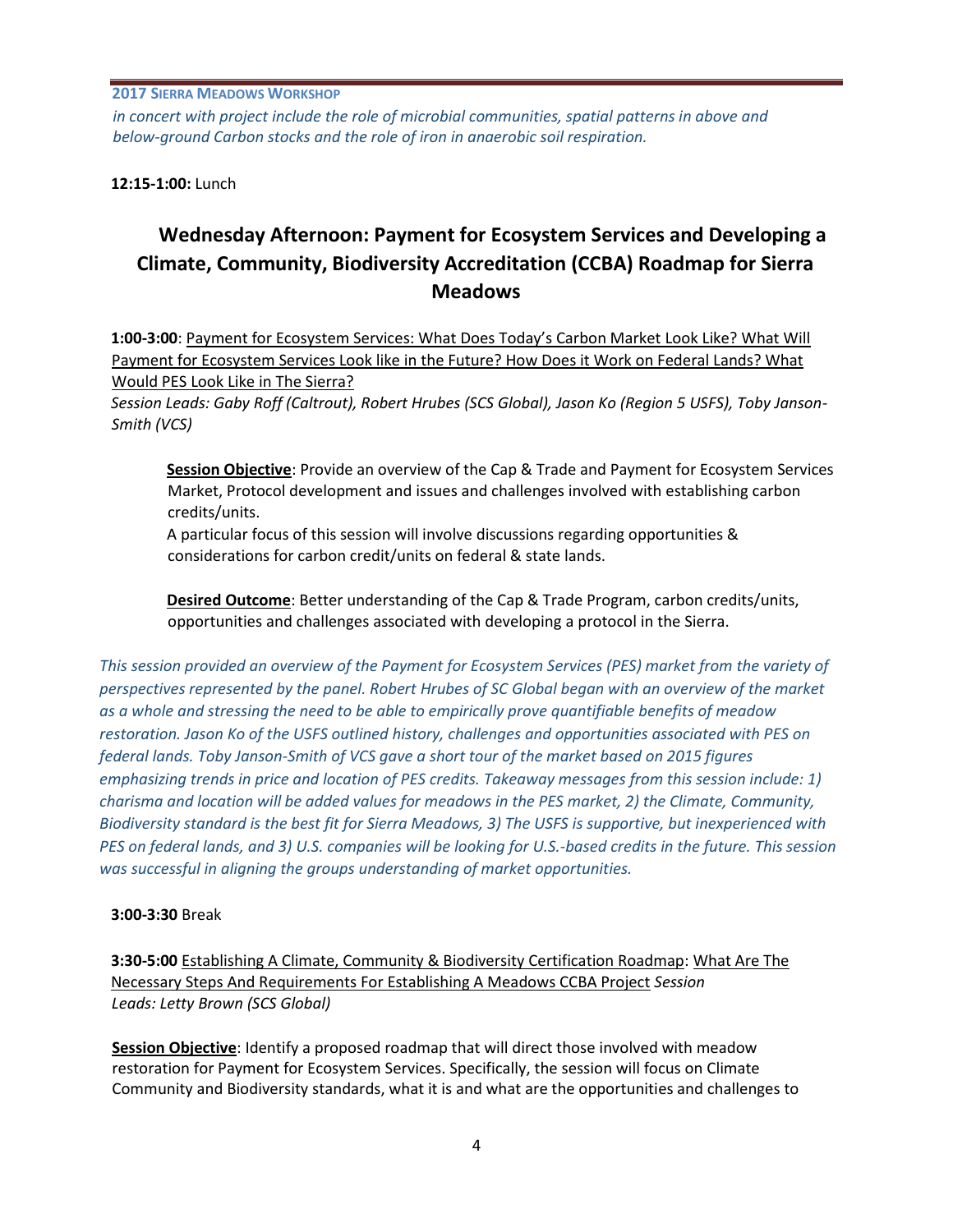applying CCB standards to Sierra meadow systems. A "CCB project" that is slated to be the first ofits kind utilizing meadows within the Sequoia National Forest will also be presented as a case example.

**Desired Outcome**: A better understanding of what is required to establish a CCB project and a path forward to developing a CCB template for future projects.

*Letty Brown, of SCS Global outlined a "roadmap" to developing a methodology to meet the requirements of the CCB registry for Sierra Meadows to be viable in the PES market. Broadly, in order to be considered for CCB credits a project must 1) Climate- yield a net removal of GHGs from the atmosphere or reduce expected emissions; 2) Community- improve well-being of the public and 3) Biodiversity- increase/make more resilient biodiversity. Outcomes within each of the three fields must be net-positive and must have full and effective participation from all relevant stakeholders. The conversation lead to identifying the large group of stakeholders necessary to involve in meadow accreditation. The Partnership was supportive of pursuing CCB credits and has a path forward to be led by CalTrout.*

**5:00** Break

#### **Wednesday Evening Continued:**

**6:30-7:30** Dinner

**7:30-** The Sierra Meadows Partnership, signing of MOU and tribute to Rita Kelley *Session Leads:* All

**Session Objective**: 1) formalize the Partnership with the signing of an MOU and 2) discuss opportunities for the evolving Sierra Meadow Partnership and to chart a course moving forward.

**Desired Outcome**: An agreed-upon pathway forward for the Sierra Meadows Partnership.

*This session was one of multiple opportunities for agencies to sign the MOU to support the Sierra Meadows Strategy and the Sierra Meadows Partnership. Signing of the MOU signifies support for the goals and approaches of the Strategy but does not mandate any "hard" commitments. There were ~10 new agencies to sign onto the MOU at the Workshop with more opportunities to do so in the coming months. The desire to collect signatures for version 1 of the MOU by the end of March was articulated, Diana Craig of the USFS is the contact if you would like to sign the MOU.*

*Attendees also honored the memory of Rita Kelley of the USFS, a proponent of and contributor to the Sierra Meadows Strategy who will be remembered and missed by the Partnership. Her passion for watershed conservation in the Sierra will always be inspiration to those in the field.*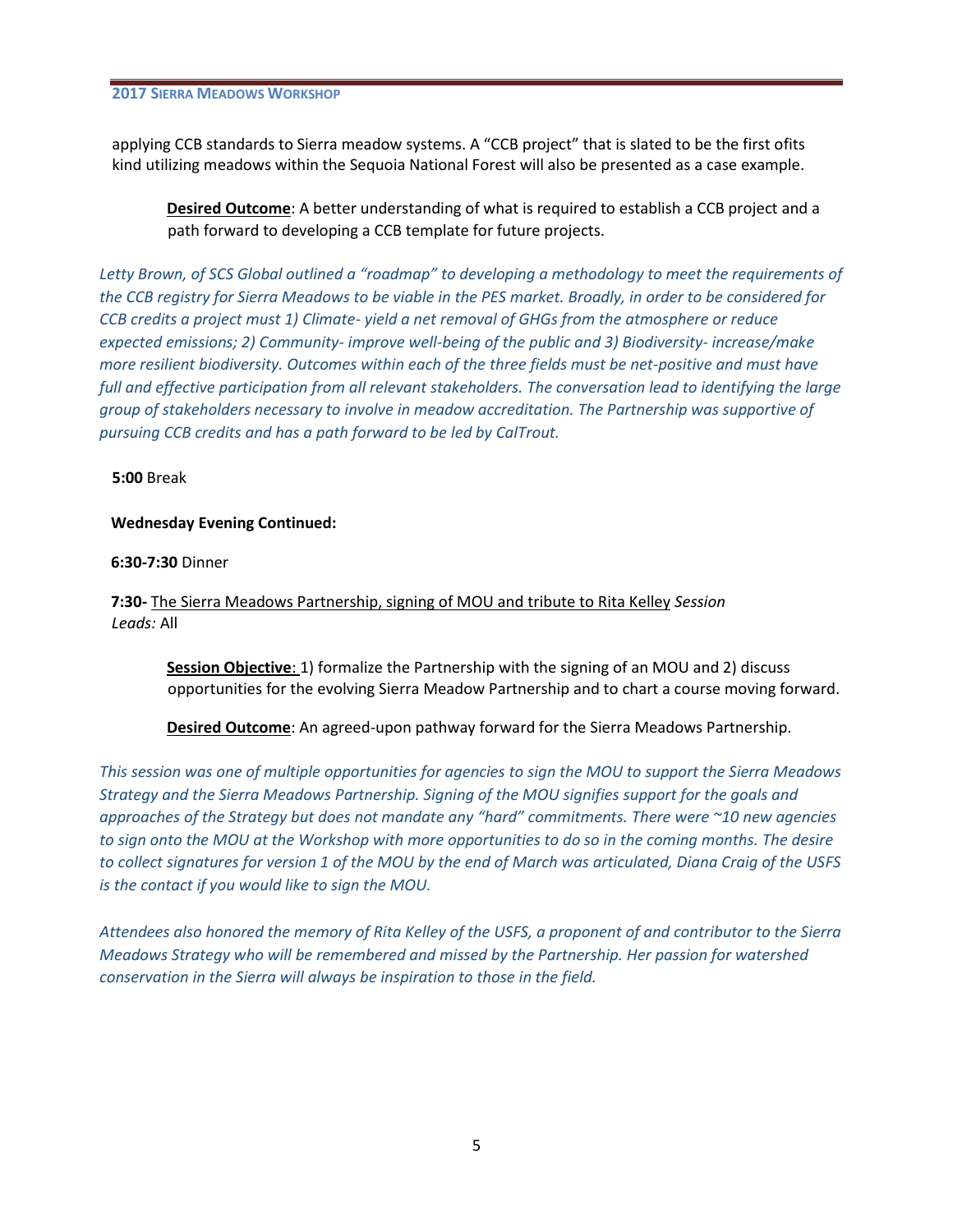# **Thursday, February 9th**

# **The Sierra Meadows Strategy: Content and Implementation**

# **Thursday Morning: The Sierra Meadow Strategy**

**8:30-9:00** Welcome, Recap of Day 1 & Overview of Day 2 Mark Drew

**9:00-9:30** The Sierra Meadows Strategy: History, Content and Purpose *Session Leads: Amy Merrill, Mark Drew, Nina Hemphill, Levi Keszey* 

> **Session Objective:** Familiarize the workshop participants with the newly completed Sierra Meadows Strategy. Specifically, presenters will cover 1) the document's origin, purpose and goal(s), 2) the three Approaches proposed by the strategy to reach the goal(s) and 3) the tasks required at the workshop and beyond to implement the Strategy.

> **Desired Outcome**: A unified understanding of the document and the work to be completed in the afternoon.

*After introductions and an explanation of the Workshop site, lead authors of the Sierra Meadows Strategy gave a short history of the document which arose out of political and scientific support for meadows in the region as well as an identified need for a guiding document for land managers and restoration practitioners. Attendees were asked to review the document for the morning session and identify 1) missing items/actions and 2) priority actions.* 

*Ryan Peek of UC Davis gave a short talk outlining the current status, purpose and capabilities of the UC Davis Meadows Clearinghouse which aims to be the "one-stop-shop" of meadow data and projects in the Sierra. The need for active participation by Partnership was identified.*

## **9:30-9:45** Break

**9:45– 11:30** Group Breakouts to Review and Expand the three Approaches of the Strategy *Session Leads: 1A-Kristen Podolak; 1B-Judy Drexler and Amy Merrill; A2- Sheli Wingo; A3-Jason Ko* 

The four breakout groups will be:

- **1)** Approach 1A: Restore and/or protect meadows to achieve desired conditions- **Implementation**
- **2)** Approach 1B: Restore and/or protect meadows to achieve desired conditions- **Research**
- **3)** Approach 2: Enhance regulatory and institutional funding capacity and coordination-**Permitting**
- **4)** Approach 3: Increase and diversify institutional and partnership capacity for meadow restoration and/or protection in the greater Sierra- **Capacity**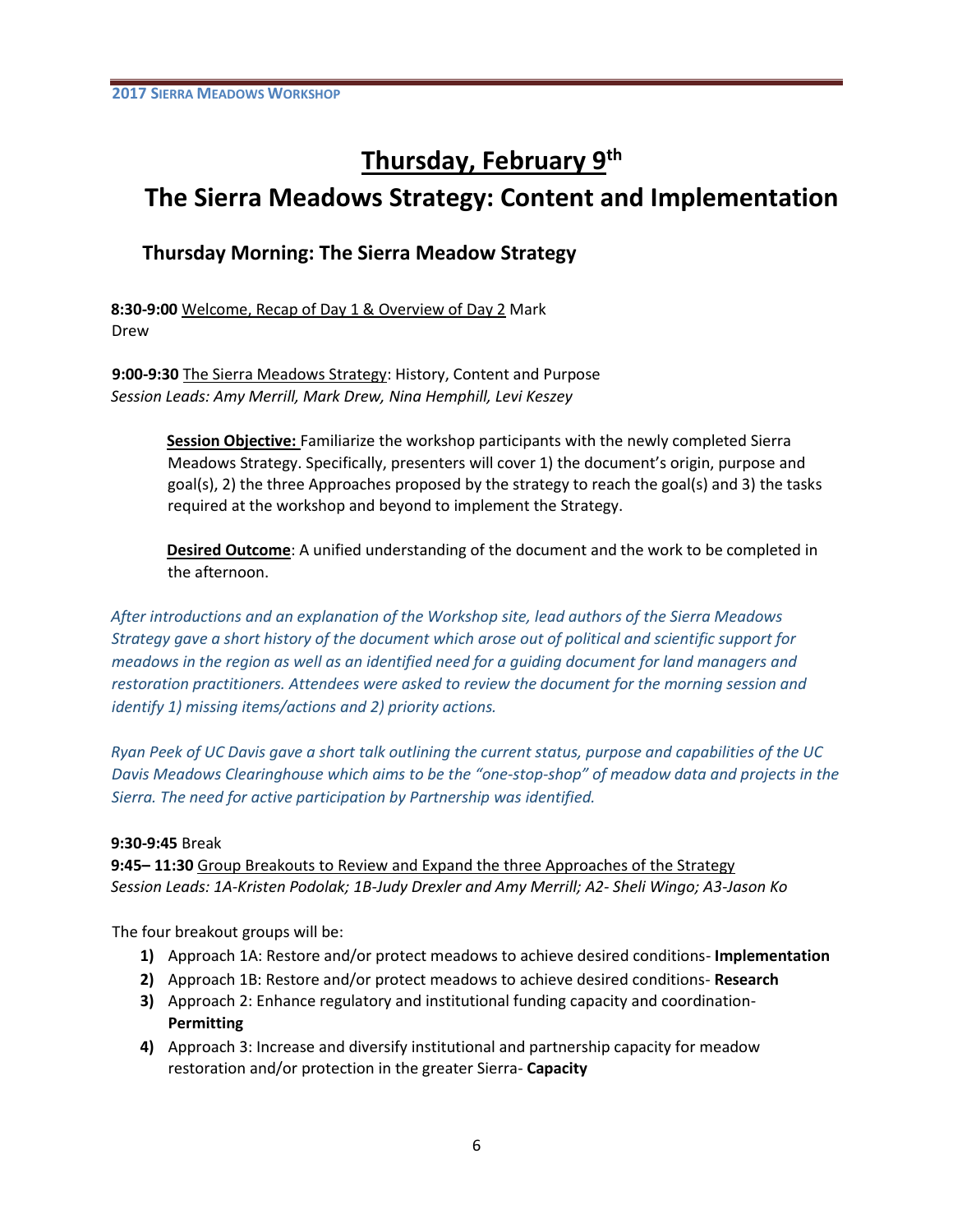**Session Objective**: A deeper look at each of the Sierra Meadow Strategy's three Approaches by breakout groups of specialists within the Approach's field. Specifically each group will identify any substantive gaps in the Approaches, prioritize the Actions within the Approaches and refine Approach Desired Outcomes, Actions & Milestones.

**Desired Outcome:** Identification of any additions and priority actions to the three Approaches.

This session will help facilitate the afternoon's discussions which focus on developing an "action plan" supporting implementation of the Sierra Meadows Strategy.

*Four breakout groups met for ~1.5 hours to review the Approach Tables from the Strategy that outline desired outcomes, actions and milestones within 3 Approaches to complete the goals of the Strategy. The 4 groups proceeded in different ways to achieve the task, but all identified priorities and gaps. A template (available at [http://caltrout.org/meadows-workshop-2017/\)](http://caltrout.org/meadows-workshop-2017/) given to the groups served as guidance for the discussion. Group A1a (Research) saw long-term standardized monitoring across meadow types and conditions as well as climate resilience assessment as being top priorities. Group A1b (Implementation/onthe ground) identified the need for more implementers and better assessment of restoration techniques effectiveness. Group A2 (Permitting) saw streamlining the permitting processes a key next step. Group A3 (capacity) identified outreach/education and private landowner involvement as key ways to increase capacity.* 

**11:30-12:15** Breakout group Reports and Synthesis *Session Leads: TBD during workshop-One per breakout group* 

> **Session Objective:** Synthesize major conclusions of breakout groups, including common goals and priorities and integration of the three Approaches.

**Desired Outcome:** Refined, comprehensive Approaches to be the basis for the afternoon's action plan development.

*This session allowed the breakout group leaders to report the full audience summaries of the morning's conversations. The main outcomes of each group are outlined above, but there were priority themes that emerged between groups. Some of the priority actions for all breakout groups include: 1) long-term monitoring meadows to test restoration effectiveness, 2) increase in coordination between NGOs and agencies, 3) training for implementers and permit staff to build capacity and 4) outreach to diverse stakeholders. Discussion lead to an emphasis on data and resource exchange within the Partnership.*

**12:15-1:00** Lunch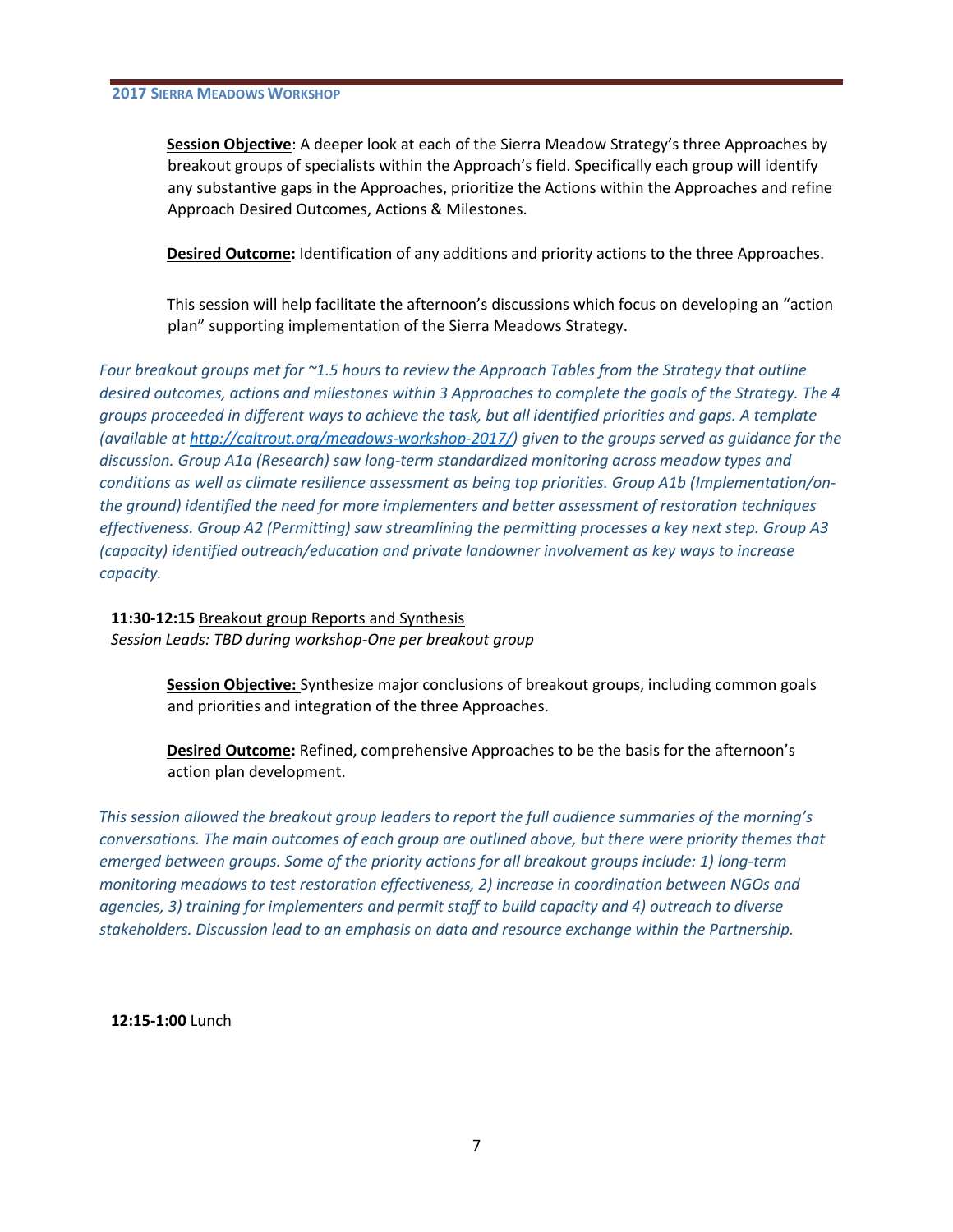# **Thursday Afternoon: Strategy Implementation Action Plan Development**

**1:00-1:30** Introduction to the Task at Hand *Session Leads: Kristen Podolak, Mark Drew* 

This short session will outline the template (To be developed) to structure breakout groups' development of an action plan for the priority Actions identified in the morning sessions.

*The afternoon began with a short "Update on Forest Service R5 meadow mapping" from Dave Weixelman. Revising Fryjoff-Hung & Viers (2012) meadow layer, the USFS is re-delineating and Hydrogeomorphic (HGM) typing all meadows in Region 5. The total polygons 1 acre or greater now totals 18,949. This geospatial layer will be available for use by May 15th, 2017 and will be available on the UC Davis Meadows Clearinghouse and from the USFS. This layer will be extremely helpful in 1) management of meadows across the Region, 2) planning/prioritizing restoration projects and 3) assessing geospatial impacts of restoration.*

**1:30-3:00** Develop Action Plans for Priority Needs *Session Leads: Approach breakout leaders* 

> **Session Objective**: Re-structure the morning's Approach-based discussions into specific action plans.

**Desired Outcome**: Outline of proposal for the priority actions identified in the morning session(s).

*A template guided the afternoon discussion which aimed to outline an "Action Plan" to accomplish priority tasks identified in the morning sessions. The template asked groups to consider desired outcomes, milestones, challenges, costs, timelines, collaborators, potential funding sources and next steps to accomplish the priority actions. The goals of this session was to aid the Partnership in actuating the actions within the Sierra Meadows Strategy.*

**3:00- 3:15** Break

**3:15- 4:30** Continue Refinement of Action Plans *Session Leads: Approach breakout leaders*  This session is a continuation of the previous session with common desired outcomes.

**4:30-5:30:** Synthesis of Action Plans *Session Leads: Approach breakout leaders* 

This session is a continuation of the prior afternoon session with an emphasis on sharing the outputs for each of the three Approaches, opportunities for integrating Actions across Approaches and identification of next steps.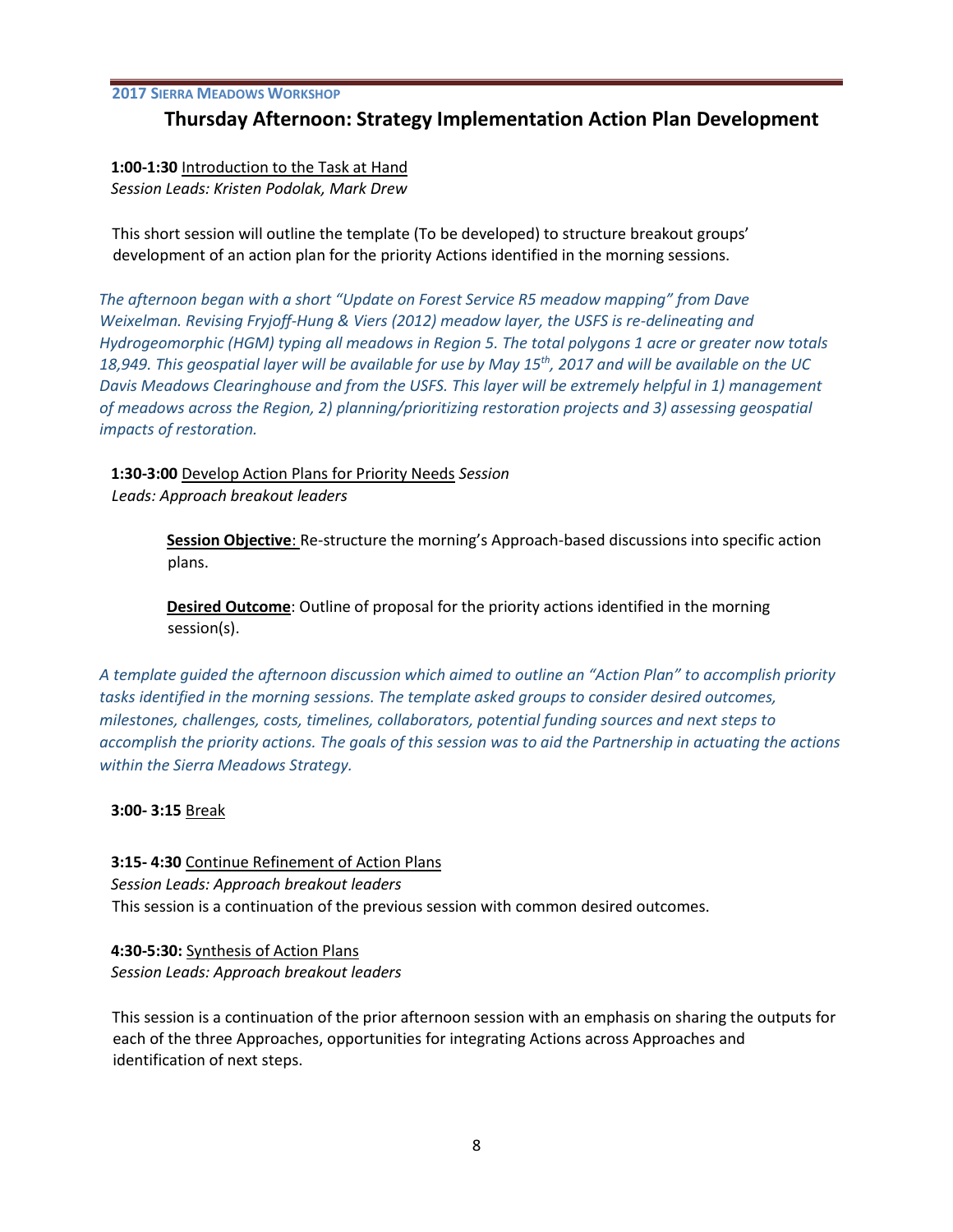*This session began with breakout group leaders summarizing the outcome of their group's discussion.* 

*Group A1-Research identified the guiding question of: "Where do we want to restore meadows and how can we best do it?" To answer this question, the Partnership must: choose a large set of diverse sites at which to measure conditions, with a subset of meadows as "sentinel" study meadows for additional monitoring; and, these monitoring methods must be cheap, easy and replicable. Ideally no meadow restoration project occurs without monitoring to contribute to the dataset. Next steps include 1) identify current datasets, 2) identify data gaps, 3) develop protocol for monitoring and 4) conduct outreach and training. A key area of study will be what makes a meadow resilient, or vulnerable to climate change.*

*Group A1- Implementation outlined an action plan to 1) increase the number of knowledgeable meadow restoration practitioners, and 2) increase the effectiveness of meadow restoration techniques. Increased training, scientific site and restoration technique selection and strategic efficacy assessment were proposed as approaches to increase the pace, scale and efficacy of restoration projects. The group identified next steps of 1) develop a restoration handbook to the current techniques, 2) develop a decision tree to help guide practitioners in choosing techniques, 3) develop a training/peer review group to increase the number of practitioners.*

*Group A2- Permitting outlined an action plan to work with permitting agencies to streamline the permitting process required for meadow restoration projects. A work group was formed to 1) revise and update the current meadow restoration permitting and compliance manual, 2) write a "white paper" outlining the current permitting process and the associated challenges and 3) meet with permitting agencies to discuss "alternatives" to streamline permitting process. A timeline was established to complete these tasks.*

*Group A3- Capacity identified priority actions in order to increase the capacity of the Partnership including 1) increase and diversity stakeholder involvement, especially focusing on private landowners 2) utilize training programs and mentorships and 3) increase outreach/ education efforts. The group outlined next steps, challenges and budgets for these three tasks and established work teams to address each action. The need for marketing expertise was identified as a key piece to the success of Meadow Restoration gaining needed support.* 

#### **5:30** Break

#### **6:30-7:30** Dinner

**7:30**-**8:30** The Momentum of People and Meadows: Meadow Project "TED" Talks on Various Research and Restoration Projects. *Session Lead(s): All* 

**Session Objective**: Present recent studies, findings, restoration projects or other efforts within the goals of the Partnership and the Strategy. Each presenter will have 10 minutes.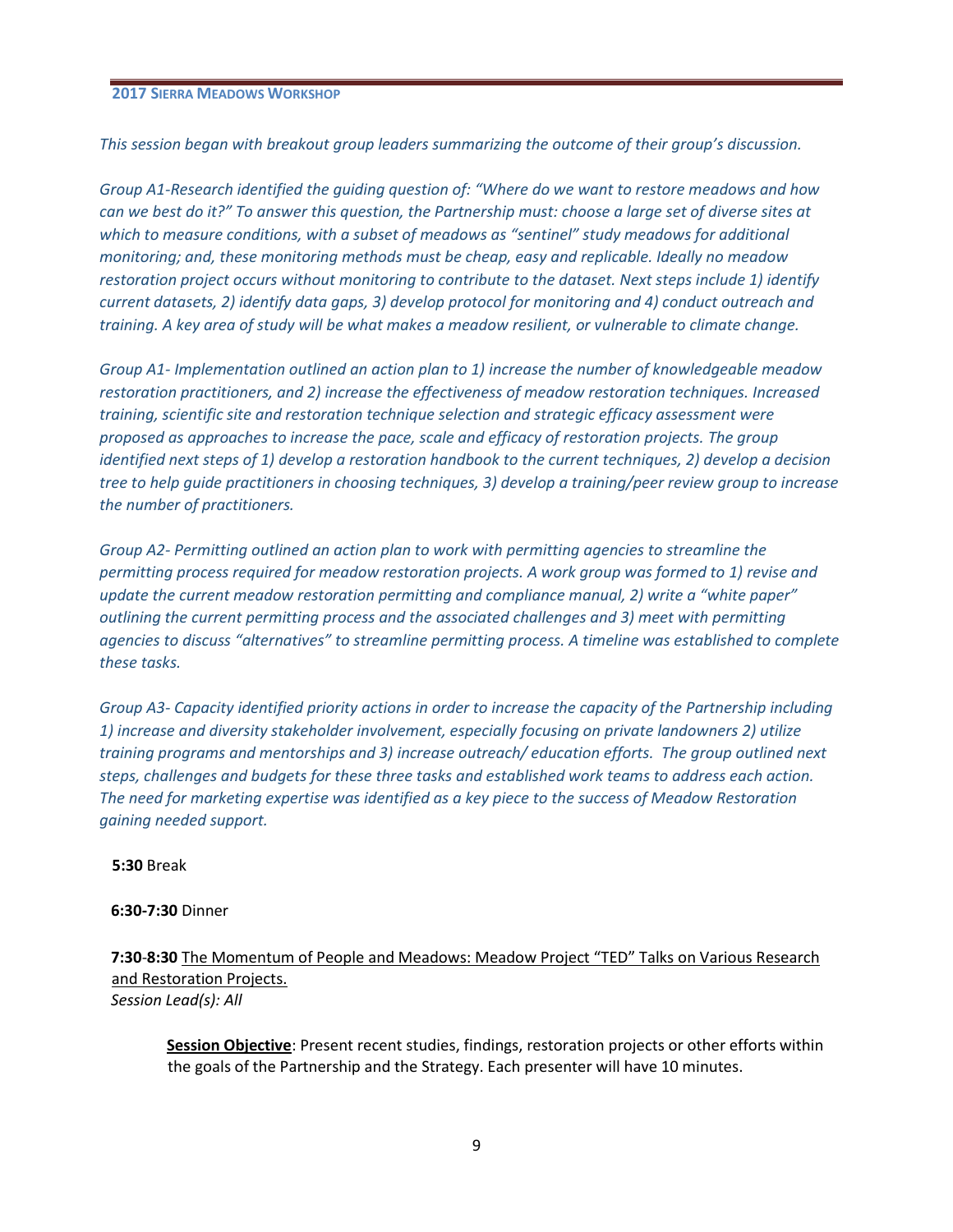**Desired Outcome**: A better understanding of meadow-related projects taking place throughout the greater Sierra Nevada.

*This evening allowed an open time slot for attendees to share quick updates on their respective projects and/or research. Presenters' topics included: river and meadow restoration projects, American River Scorecard application as a prioritization tool, greenhouse gas flux from Sierra Meadows, beaver historical distribution and their utility as a restoration tool, South Fork Kern River meadows and willow planting techniques. The short presentations were a good sample of active restoration and progress to date.* 

# **Friday, February, 10th Funder Match-Making Day**

**8:30-9:30** Welcome, Recap Roll Out of Thursday's Work-*is a Sierra Meadows Challenge too Challenging? Session Leads: Mark Drew, session leads from Thursday* 

*Breakout group leaders presented short summaries of their breakout group's discussion from the previous day. Key points from Thursday include: 1) the need for training programs, for monitoring, permitting and design; 2) meadows as "assets" to be managed and 3) better exchange of data and resources to communicate the efficacy of meadow restoration.*

**9:30-10:00**: Break-check out of rooms

**10:00-11:00** Funding Strategies and Opportunities for Meadow Restoration in the Sierra: A Panel Discussion *Session Leads: Sarah Peterson (NFWF), Bob Kingman (SNC), Helen Birss (CDFW),* 

**Session Objective**: A panel discussion comprising of representatives from different funding sectors, along with workshop participants.

**Desired Outcome:** A better understanding of strategic opportunities and partnerships supporting the implementation of the Sierra Meadows Strategy.

*The session began with short talks from the members of the panel outlining their respective agency's funding opportunities and how they may align with the work of the Partnership. Helen Birss (CDFW) outlined past and current grant programs that have supported meadow projects and emphasized collaboration and partnerships in leveraging resources from CDFW. Sarah Peterson (NFWF) discussed 1) the importance funding NFWF has already provided the Partnership, 2) advice on writing an application to NFWF, 3) NFWF's eagerness to fund "shovel-ready" projects, and 4) projects that offer species, water and community benefits are priorities for NFWF funding. Bob Kingman (SNC) outlined considerations for SNC funding including the importance of a meadow-forest link in proposals. Conversation lead to other potential funding sources for the priority actions including PG&E, USFWS, NFF and public fundraisers.*